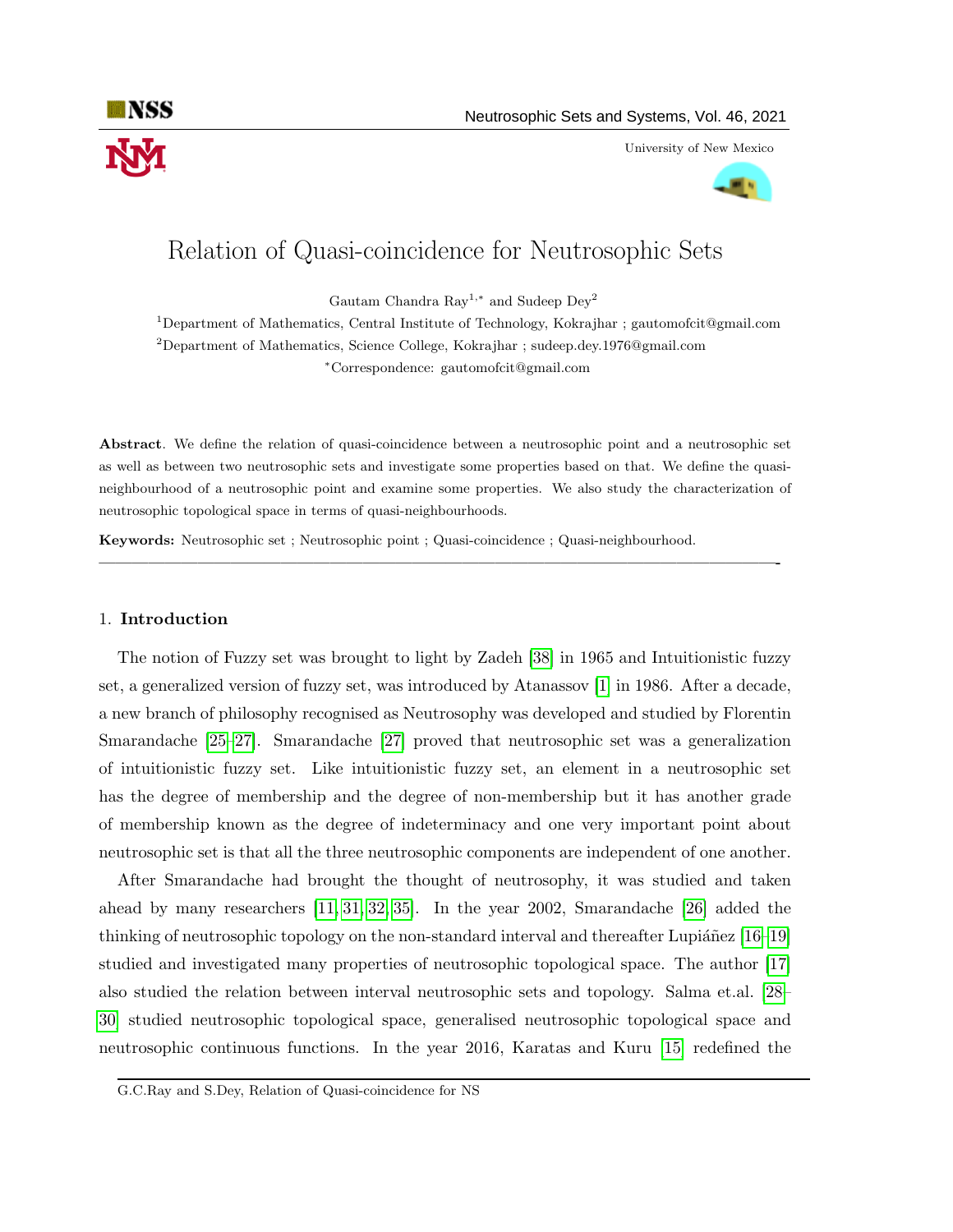single valued neutrosophic set operations and introduced a new neutrosophic topology and then investigated some important properties of general topology on the redefined neutrosophic topological space. Later, various aspects of neutrosophic topology were developed by many researchers [\[2,](#page-12-6) [12,](#page-12-7) [14,](#page-12-8) [33\]](#page-13-10).

Neutrosophy, due to the fact of its of flexibility and effectiveness, is attracting the researchers throughout the world and is very useful not only in the developement of science and technology but also in various other fields. For instance, Abdel-Basset et.al. [\[3–](#page-12-9)[6\]](#page-12-10) studied the applications of neutrosophic theory in a number of scientific fields. Pramanik and Roy [\[24\]](#page-13-11) in 2014 studied on the conflict between India and Pakistan over Jammu-Kashmir through neutrosophic game theory. Works on medical diagnosis [\[7,](#page-12-11) [36\]](#page-13-12), decision making problem [\[8,](#page-12-12) [37\]](#page-13-13), image processing [\[10,](#page-12-13) [13\]](#page-12-14), social issues [\[20,](#page-12-15) [23\]](#page-13-14), educational problems [\[21,](#page-12-16) [22\]](#page-12-17) were also done under neutrosophic environment.

In the year 1995 Coker and Demirci [\[9\]](#page-12-18) introduced the idea of intuitionistic fuzzy points and their quasi-coincident relation. Very recently Ray and Dey [\[34\]](#page-13-15) introduced the idea of neutrosophic point on single-valued neutrosophic sets and studied various properties. But the relation of quasi-coincidence in case of neutrosophic points or neutrosophic sets has not been studied so far. In this article, we define the relation of quasi-coincidence between a neutrosophic point and a neutrosophic set as well as between two neutrosophic sets and examine some properties based on the relation of quasi-coincidence. We then define neutrosophic quasi-neighbourhood of a neutrosophic point and investigate some properties. Lastly we study the characterization of neutrosophic topological space in terms of neutrosophic quasi-neighbourhoods.

## 2. Preliminaries

In this section we discuss some concepts related with neutrosophic sets.

## 2.1. Definition: [\[35\]](#page-13-5)

Let X be the universe of discourse. A single valued neutrosophic set A over X is defined as  $A = \{\langle x, \mathcal{T}_A(x), \mathcal{I}_A(x), \mathcal{F}_A(x)\rangle : x \in X\}$ , where  $\mathcal{T}_A, \mathcal{I}_A, \mathcal{F}_A$  are functions from X to [0, 1] and  $0 \leq \mathcal{T}_A(x) + \mathcal{I}_A(x) + \mathcal{F}_A(x) \leq 3.$ 

The set of all single valued neutrosophic sets over X is denoted by  $\mathcal{N}(X)$ .

Throughout this article, a single valued neutrosophic set will simply be called a neutrosophic set (NS, for short).

# 2.2. Definition: [\[15\]](#page-12-5)

Let  $A, B \in \mathcal{N}(X)$ . Then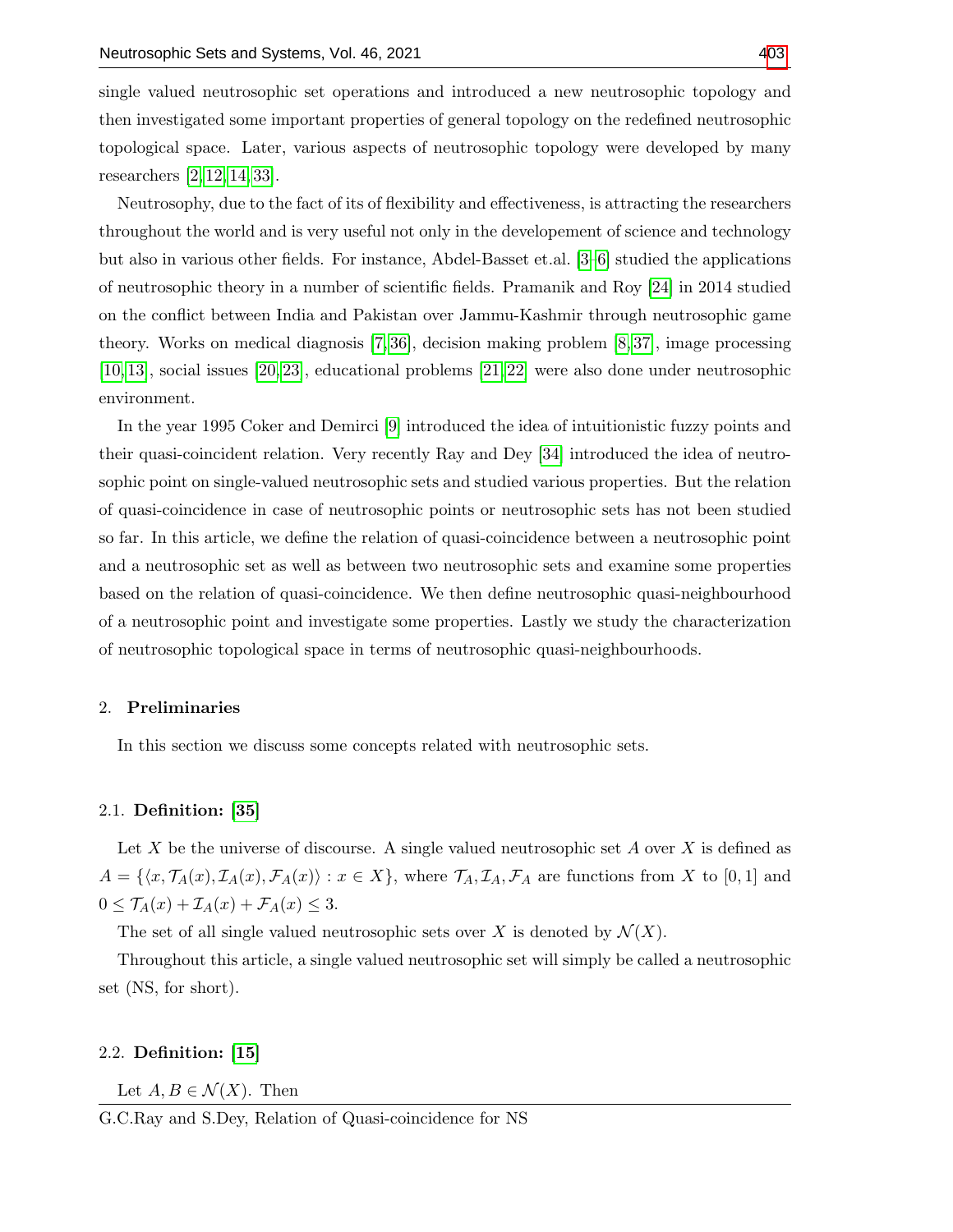- (i) (Inclusion): If  $\mathcal{T}_A(x) \leq \mathcal{T}_B(x)$ ,  $\mathcal{I}_A(x) \geq \mathcal{I}_B(x)$ ,  $\mathcal{F}_A(x) \geq \mathcal{F}_B(x)$  for all  $x \in X$  then A is said to be a neutrosophic subset of B and which is denoted by  $A \subseteq B$ .
- (ii) (Equality): If  $A \subseteq B$  and  $B \subseteq A$  then  $A = B$ .
- (iii) (Intersection): The intersection of A and B, denoted by  $A \cap B$ , is defined as  $A \cap B =$  $\{\langle x, \mathcal{T}_A(x) \wedge \mathcal{T}_B(x), \mathcal{I}_A(x) \vee \mathcal{I}_B(x), \mathcal{F}_A(x) \vee \mathcal{F}_B(x)\rangle : x \in X\}.$
- (iv) (Union): The union of A and B, denoted by  $A \cup B$ , is defined as  $A \cup B = \{x, \mathcal{T}_A(x) \vee \mathcal{T}_C(x) \mid x \in A\}$  $\mathcal{T}_B(x), \mathcal{I}_A(x) \wedge \mathcal{I}_B(x), \mathcal{F}_A(x) \wedge \mathcal{F}_B(x) \rangle : x \in X \}.$
- (v) (Complement): The complement of the NS A, denoted by  $A^c$ , is defined as  $A^c$  =  $\{\langle x, \mathcal{F}_A(x), 1 - \mathcal{I}_A(x), \mathcal{T}_A(x)\rangle : x \in X\}$
- (vi) (Universal Set): If  $\mathcal{T}_A(x) = 1, \mathcal{I}_A(x) = 0, \mathcal{F}_A(x) = 0$  for all  $x \in X$  then A is said to be neutrosophic universal set and which is denoted by  $\overline{X}$ .
- (vii) (Empty Set): If  $\mathcal{T}_A(x) = 0$ ,  $\mathcal{I}_A(x) = 1$ ,  $\mathcal{F}_A(x) = 1$  for all  $x \in X$  then A is said to be neutrosophic empty set and which is denoted by  $\emptyset$ .

# 2.3. Definition: [\[29\]](#page-13-16)

Let  $\{A_i : i \in \Delta\} \subseteq \mathcal{N}(X)$ , where  $\Delta$  is an index set. Then

(i)  $\cup_{i\in \Delta} A_i = \{ \langle x, \vee_{i\in \Delta} \mathcal{T}_{A_i}(x), \wedge_{i\in \Delta} \mathcal{I}_{A_i}(x), \wedge_{i\in \Delta} \mathcal{F}_{A_i}(x) \rangle : x \in X \}.$ (ii)  $\bigcap_{i\in\Delta}A_i = \{ \langle x, \wedge_{i\in\Delta} \mathcal{T}_{A_i}(x), \vee_{i\in\Delta} \mathcal{I}_{A_i}(x), \vee_{i\in\Delta} \mathcal{F}_{A_i}(x) \rangle : x \in X \}.$ 

## 2.4. Neutrosophic topological space:

## 2.4.1. Definition: [\[15\]](#page-12-5)

Let  $\tau \subseteq \mathcal{N}(X)$ . Then  $\tau$  is called a neutrosophic topology on X if

- (i)  $\emptyset$  and  $\tilde{X}$  belong to  $\tau$ .
- (ii) The union of any number of neutrosophic sets in  $\tau$  belongs to  $\tau$ .
- (iii) The intersection of any two neutrosophic sets in  $\tau$  belongs to  $\tau$ .

If  $\tau$  is a neutrosophic topology on X then the pair  $(X, \tau)$  is called a neutrosophic topological space (NTS, for short) over X. The members of  $\tau$  are called neutrosophic open sets in X. If for a neutrosophic set  $A, A^c \in \tau$  then A is said to be a neutrosophic closed set in X.

# 2.4.2. Theorem: [\[15\]](#page-12-5)

Let  $(X, \tau)$  be a neutrosophic topological space over X. Then

- (i)  $\tilde{\emptyset}$  and  $\tilde{X}$  are neutrosophic closed sets over X.
- (ii) The intersection of any number of neutrosophic closed sets is a neutrosophic closed set over  $X$ .
- (iii) The union of any two neutrosophic closed sets is a neutrosophic closed set over  $X$ .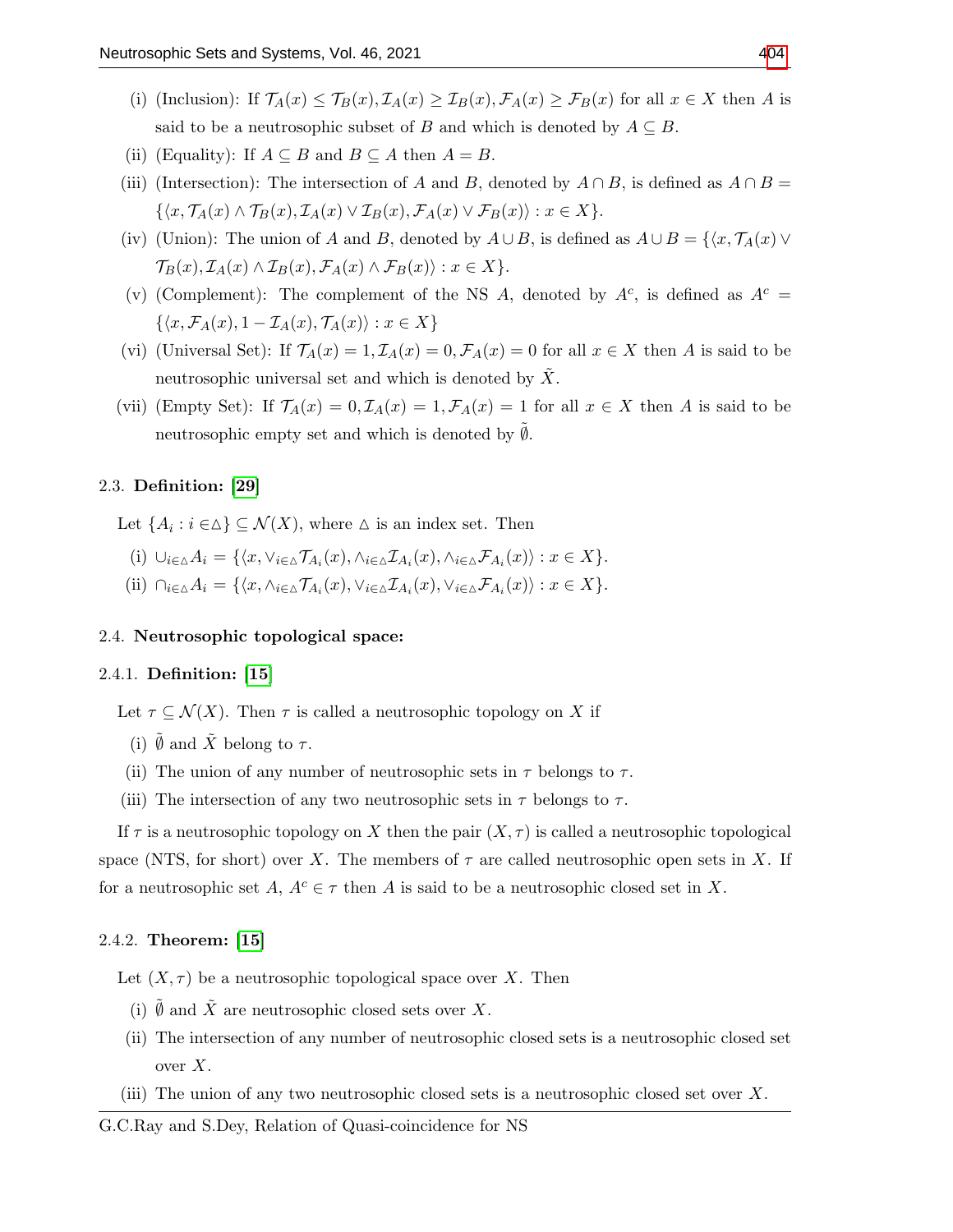## 2.5. Definition: [\[34\]](#page-13-15)

Let  $\mathcal{N}(X)$  be the set of all neutrosophic sets over X. A NS  $P = \{ \langle x, \mathcal{T}_P(x), \mathcal{I}_P(x), \mathcal{F}_P(x) \rangle :$  $x \in X$  is called a neutrosophic point (NP, for short) iff for any element  $y \in X$ ,  $\mathcal{T}_P(y) =$  $\alpha$ ,  $\mathcal{I}_P(y) = \beta$ ,  $\mathcal{F}_P(y) = \gamma$  for  $y = x$  and  $\mathcal{T}_P(y) = 0$ ,  $\mathcal{I}_P(y) = 1$ ,  $\mathcal{F}_P(y) = 1$  for  $y \neq x$ , where  $0 < \alpha \leq 1, 0 \leq \beta < 1, 0 \leq \gamma < 1.$ 

A neutrosophic point  $P = \{ \langle x, \mathcal{T}_P(x), \mathcal{I}_P(x), \mathcal{F}_P(x) \rangle : x \in X \}$  will be denoted by  $P_{\alpha,\beta,\gamma}^x$  or  $P < x, \alpha, \beta, \gamma >$  or simply by  $x_{\alpha,\beta,\gamma}$ . For the NP  $x_{\alpha,\beta,\gamma}$ , x will be called its support.

The complement of the NP  $P_{\alpha,\beta,\gamma}^x$  will be denoted by  $(P_{\alpha,\beta,\gamma}^x)^c$  or by  $x_{\alpha,\beta,\gamma}^c$ .

# 2.6. Definition: [\[34\]](#page-13-15)

Let A be a neutrosophic set over X. Also let  $x_{\alpha,\beta,\gamma}$  and  $y_{\alpha',\beta',\gamma'}$  be two neutrosophic points in  $X$ . Then

- (i)  $x_{\alpha,\beta,\gamma}$  is said to be contained in A, denoted by  $x_{\alpha,\beta,\gamma} \subseteq A$ , iff  $\alpha \leq \mathcal{T}_A(x), \beta \geq \mathcal{T}_A(x), \gamma \geq \mathcal{T}_A(x)$  $\mathcal{F}_A(x)$ .
- (ii)  $x_{\alpha,\beta,\gamma}$  is said to belong to A, denoted by  $x_{\alpha,\beta,\gamma} \in A$ , iff  $\alpha \leq \mathcal{T}_A(x), \beta \geq \mathcal{T}_A(x), \gamma \geq \mathcal{T}_A(x)$  $\mathcal{F}_A(x)$ .
- (iii)  $x_{\alpha,\beta,\gamma}$  is said to be contained in  $y_{\alpha',\beta',\gamma'}$ , denoted by  $x_{\alpha,\beta,\gamma} \subseteq y_{\alpha',\beta',\gamma'}$ , iff  $x = y$  and  $\alpha \leq \alpha^{\prime}, \beta \geq \beta^{\prime}, \gamma \geq \gamma^{\prime}.$
- (iv)  $x_{\alpha,\beta,\gamma}$  is said to belong to  $y_{\alpha',\beta',\gamma'}$ , denoted by  $x_{\alpha,\beta,\gamma} \in y_{\alpha',\beta',\gamma'}$ , iff  $x = y$  and  $\alpha \leq \alpha^{\prime}, \beta \geq \beta^{\prime}, \gamma \geq \gamma^{\prime}.$

# 2.7. Proposition: [\[34\]](#page-13-15)

Let  $\{A_i : i \in \Delta\} \subseteq \mathcal{N}(X)$ , where  $\Delta$  is an index set. Let  $x_{\alpha,\beta,\gamma}$  and  $y_{\alpha',\beta',\gamma'}$  be any two neutrosophic points over  $X$ . Then the following hold good.

- (i)  $x_{\alpha,\beta,\gamma} \in \bigcap \{A_i : i \in \Delta\} \Longleftrightarrow x_{\alpha,\beta,\gamma} \in A_i \,\forall \, i \in \Delta.$
- (ii) If  $x_{\alpha,\beta,\gamma} \in A_i$  for some  $i \in \Delta$  then  $x_{\alpha,\beta,\gamma} \in \bigcup \{A_i : i \in \Delta\}.$
- (iii) If  $x_{\alpha,\beta,\gamma} \in \bigcup \{A_i : i \in \Delta\}$  then there exists a NS  $A(x_{\alpha,\beta,\gamma})$  such that  $x_{\alpha,\beta,\gamma} \in A(x_{\alpha,\beta,\gamma}) \subseteq$  $\bigcup \{A_i : i \in \Delta\}.$

For other definitions and results concerning neutrosophic points used in this article, please see [\[34\]](#page-13-15)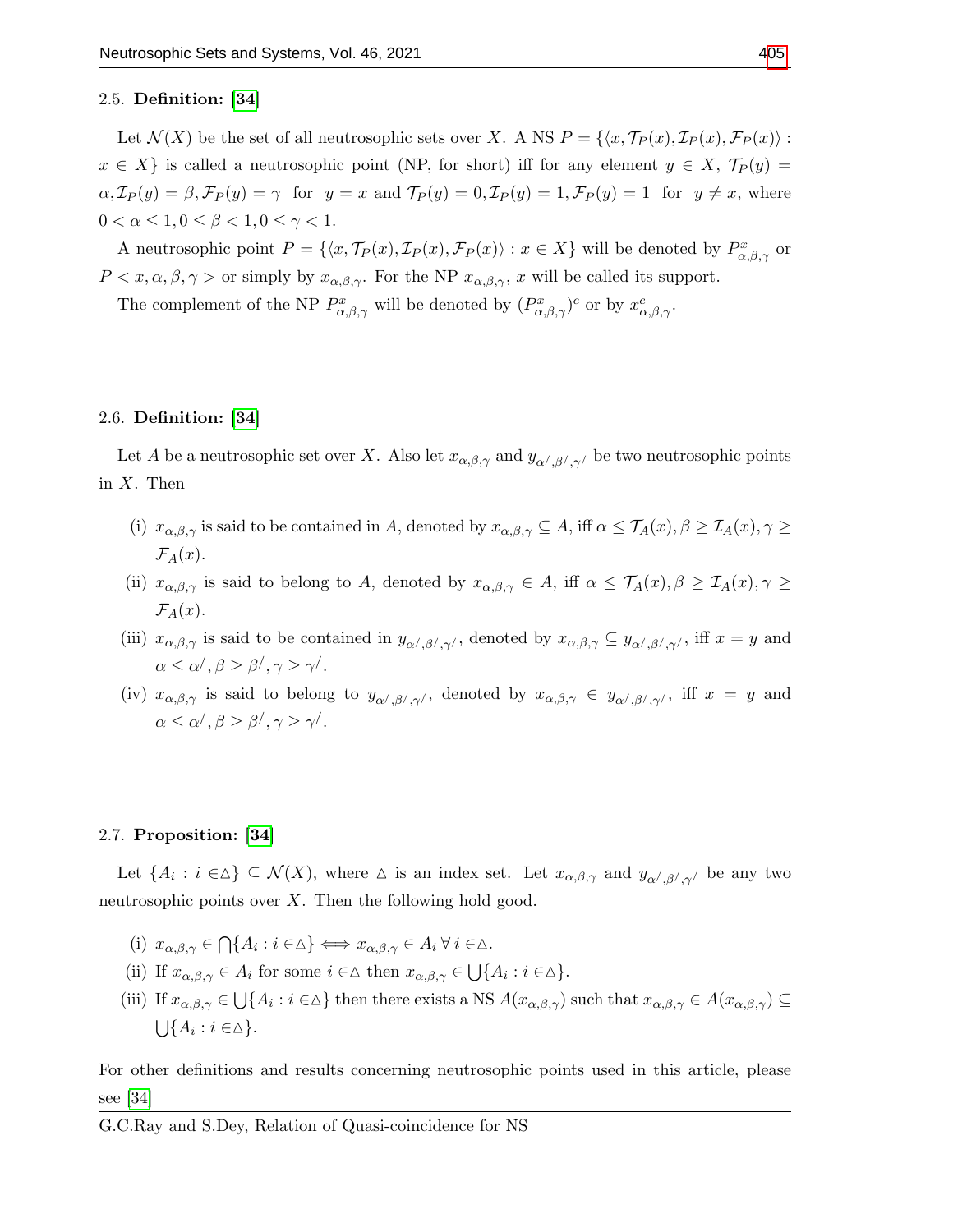## 3. Main Results

# 3.1. Definition:

A NP  $x_{\alpha,\beta,\gamma} \in \mathcal{N}(X)$  is said to be quasi-coincident with a NS  $A \in \mathcal{N}(X)$  or  $x_{\alpha,\beta,\gamma} \in \mathcal{N}(X)$ quasi-coincides with a NS  $A \in \mathcal{N}(X)$ , denoted by  $x_{\alpha,\beta,\gamma}qA$ , iff  $\alpha > \mathcal{T}_{A}(\alpha)$  or  $\beta < \mathcal{T}_{A}(\alpha)$  or  $\gamma < \mathcal{F}_{A^c}(x)$ , i.e.,  $\alpha > \mathcal{F}_{A}(x)$  or  $\beta < 1 - \mathcal{I}_{A}(x)$  or  $\gamma < \mathcal{T}_{A}(x)$ .

A NS A is said to be quasi-coincident with a NS B at  $x \in X$  or A quasi-coincides with B at  $x \in X$ , denoted by  $AqB$  at x, iff  $\mathcal{T}_A(x) > \mathcal{T}_{B^c}(x)$  or  $\mathcal{I}_A(x) < \mathcal{I}_{B^c}(x)$  or  $\mathcal{F}_A(x) < \mathcal{F}_{B^c}(x)$ . We say A quasi-coincides with B or A is quasi-coincident with B, denoted by  $AqB$ , iff A quasicoincides with B at some point  $x \in X$ . Thus A quasi-coincides with B or A is quasi-coincident with B iff there exists an element  $x \in X$  such that  $\mathcal{T}_A(x) > \mathcal{T}_{B^c}(x)$  or  $\mathcal{I}_A(x) < \mathcal{I}_{B^c}(x)$  or  $\mathcal{F}_A(x) < \mathcal{F}_{B^c}(x)$ , i.e.,  $\mathcal{T}_A(x) > \mathcal{F}_B(x)$  or  $\mathcal{I}_A(x) < 1 - \mathcal{I}_B(x)$  or  $\mathcal{F}_A(x) < \mathcal{T}_B(x)$ .

If the NP  $x_{\alpha,\beta,\gamma}$  is not quasi-coincident with a NS A, we shall denote it by  $x_{\alpha,\beta,\gamma}\hat{q}A$ . Similarly if the NS A is not quasi-coincident with the NS B, we shall denote it by  $A\hat{q}B$ .

The set of all the points in X, at which  $AqB$ , will be denoted by  $A\Omega B$ , i.e.,  $A\Omega B = \{x \in$  $X: AqB$  at  $x$ .

Before proceeding to the results connected to quasi-coincident relation we first prove a simple result on neutrosophic sets.

## 3.2. Proposition:

Let  $A, B \in \mathcal{N}(X)$ . Then  $A \subseteq B \Leftrightarrow B^c \subseteq A^c$ . Proof:

$$
A \subseteq B
$$
  
\n
$$
\Leftrightarrow \mathcal{T}_A(x) \le \mathcal{T}_B(x), \mathcal{T}_A(x) \ge \mathcal{T}_B(x), \mathcal{F}_A(x) \ge \mathcal{F}_B(x) \text{ for all } x \in X
$$
  
\n
$$
\Leftrightarrow \mathcal{F}_B(x) \le \mathcal{F}_A(x), 1 - \mathcal{T}_A(x) \le 1 - \mathcal{T}_B(x), \mathcal{T}_B(x) \ge \mathcal{T}_A(x) \text{ for all } x \in X
$$
  
\n
$$
\Leftrightarrow \mathcal{T}_{B^c}(x) \le \mathcal{T}_{A^c}(x), \mathcal{T}_{B^c}(x) \ge \mathcal{T}_{A^c}(x), \mathcal{F}_{B^c}(x) \ge \mathcal{F}_{A^c}(x) \text{ for all } x \in X
$$
  
\n
$$
\Leftrightarrow B^c \subseteq A^c
$$

#### 3.3. Proposition:

Let A, B, C be three neutrosophic sets and  $x_{\alpha,\beta,\gamma}$  be a neutrosophic point in X. Then

(i)  $x_{\alpha,\beta,\gamma}\hat{q}\tilde{\emptyset}$ . (ii)  $x_{\alpha,\beta,\gamma}q\tilde{X}$ . (iii)  $x_{\alpha,\beta,\gamma} \in A \Leftrightarrow x_{\alpha,\beta,\gamma} \hat{q} A^c$ . (iv)  $x_{\alpha,\beta,\gamma} qA \Leftrightarrow x_{\alpha,\beta,\gamma} \notin A^c$ .

G.C.Ray and S.Dey, Relation of Quasi-coincidence for NS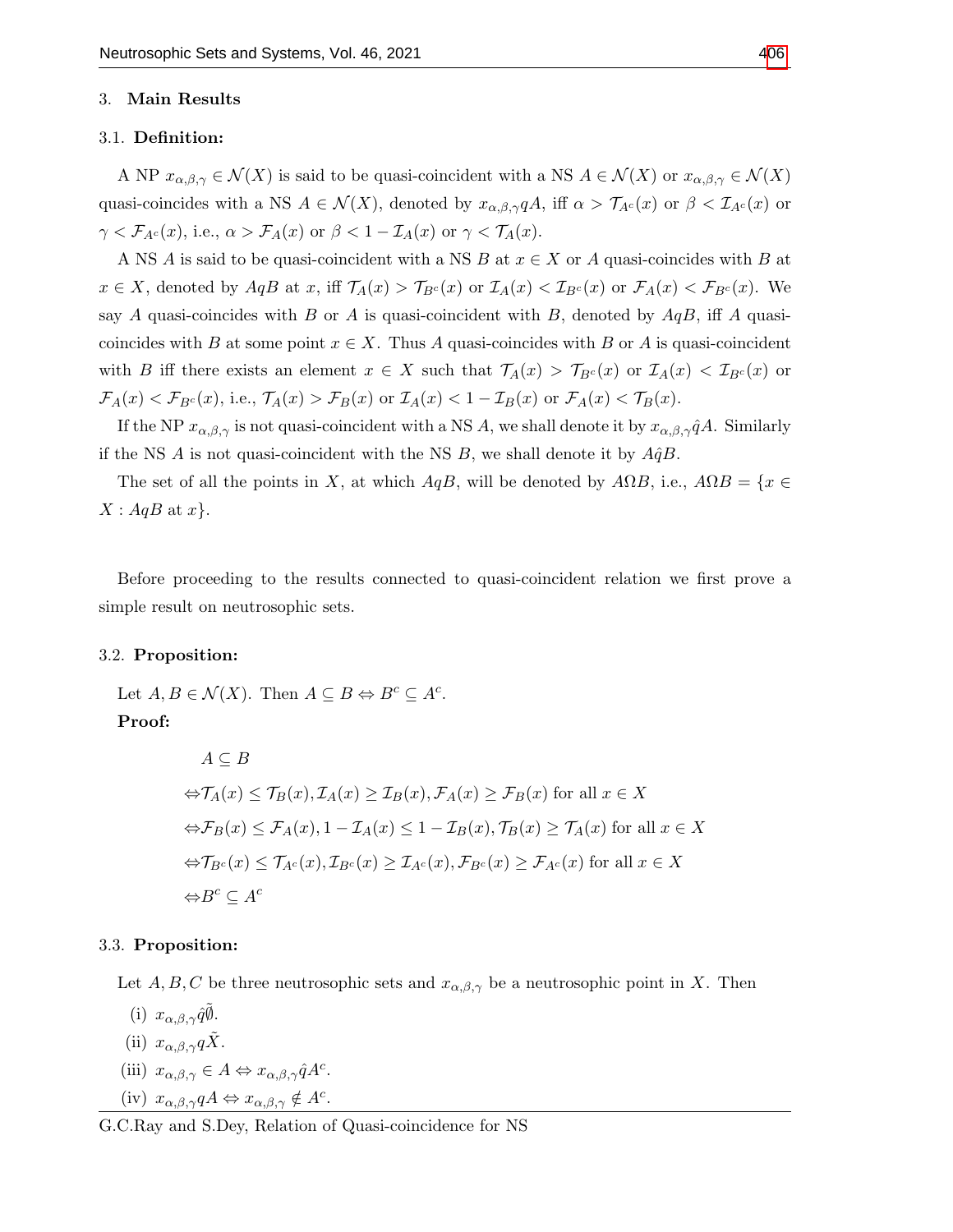(v)  $A \subseteq B \Leftrightarrow A\hat{q}B^c$ . (vi)  $AqB \Leftrightarrow A \nsubseteq B^c$ (vii)  $x_{\alpha,\beta,\gamma}qA$  and  $A \subseteq B$  then  $x_{\alpha,\beta,\gamma}qB$ . (viii)  $CqA$  and  $A \subseteq B$  then  $CqB$ . (ix)  $AqB$  at  $x \Leftrightarrow BqA$  at  $x$ . (x)  $AqB \Leftrightarrow BqA$ .

# Proofs:

(i) Very obvious.

(ii) Very obvious.

(iii)

$$
x_{\alpha,\beta,\gamma} \in A
$$
  
\n
$$
\Leftrightarrow \alpha \leq \mathcal{T}_A(x), \beta \geq \mathcal{T}_A(x), \gamma \geq \mathcal{F}_A(x)
$$
  
\n
$$
\Leftrightarrow \alpha \not> \mathcal{T}_A(x), \beta \not\leq \mathcal{T}_A(x), \gamma \not\leq \mathcal{F}_A(x)
$$
  
\n
$$
\Leftrightarrow \alpha \not\geq \mathcal{T}_{(A^c)^c}(x), \beta \not\leq \mathcal{T}_{(A^c)^c}(x), \gamma \not\leq \mathcal{F}_{(A^c)^c}(x)
$$
  
\n
$$
\Leftrightarrow x_{\alpha,\beta,\gamma} \hat{q} A^c
$$

(iv)

$$
x_{\alpha,\beta,\gamma} qA
$$
  
\n
$$
\Leftrightarrow \alpha > \mathcal{T}_{A^c}(x) \text{ or } \beta < \mathcal{I}_{A^c}(x) \text{ or } \gamma < \mathcal{F}_{A^c}(x)
$$
  
\n
$$
\Leftrightarrow \alpha \nleq \mathcal{T}_{A^c}(x) \text{ or } \beta \nleq \mathcal{I}_{A^c}(x) \text{ or } \gamma \nleq \mathcal{F}_{A^c}(x)
$$
  
\n
$$
\Leftrightarrow x_{\alpha,\beta,\gamma} \notin A^c
$$

(v)

$$
A \subseteq B
$$
  
\n
$$
\Leftrightarrow \mathcal{T}_A(x) \le \mathcal{T}_B(x), \mathcal{T}_A(x) \ge \mathcal{T}_B(x), \mathcal{F}_A(x) \ge \mathcal{F}_B(x) \,\forall \, x \in X
$$
  
\n
$$
\Leftrightarrow \mathcal{T}_A(x) \not> \mathcal{T}_B(x), \mathcal{T}_A(x) \not\le \mathcal{T}_B(x), \mathcal{F}_A(x) \not\le \mathcal{F}_B(x) \,\forall \, x \in X
$$
  
\n
$$
\Leftrightarrow \mathcal{T}_A(x) \not\ge \mathcal{T}_{(B^c)^c}(x), \mathcal{T}_A(x) \not\le \mathcal{T}_{(B^c)^c}(x), \mathcal{F}_A(x) \not\le \mathcal{F}_{(B^c)^c}(x) \,\forall \, x \in X
$$
  
\n
$$
\Leftrightarrow A\hat{q}B^c
$$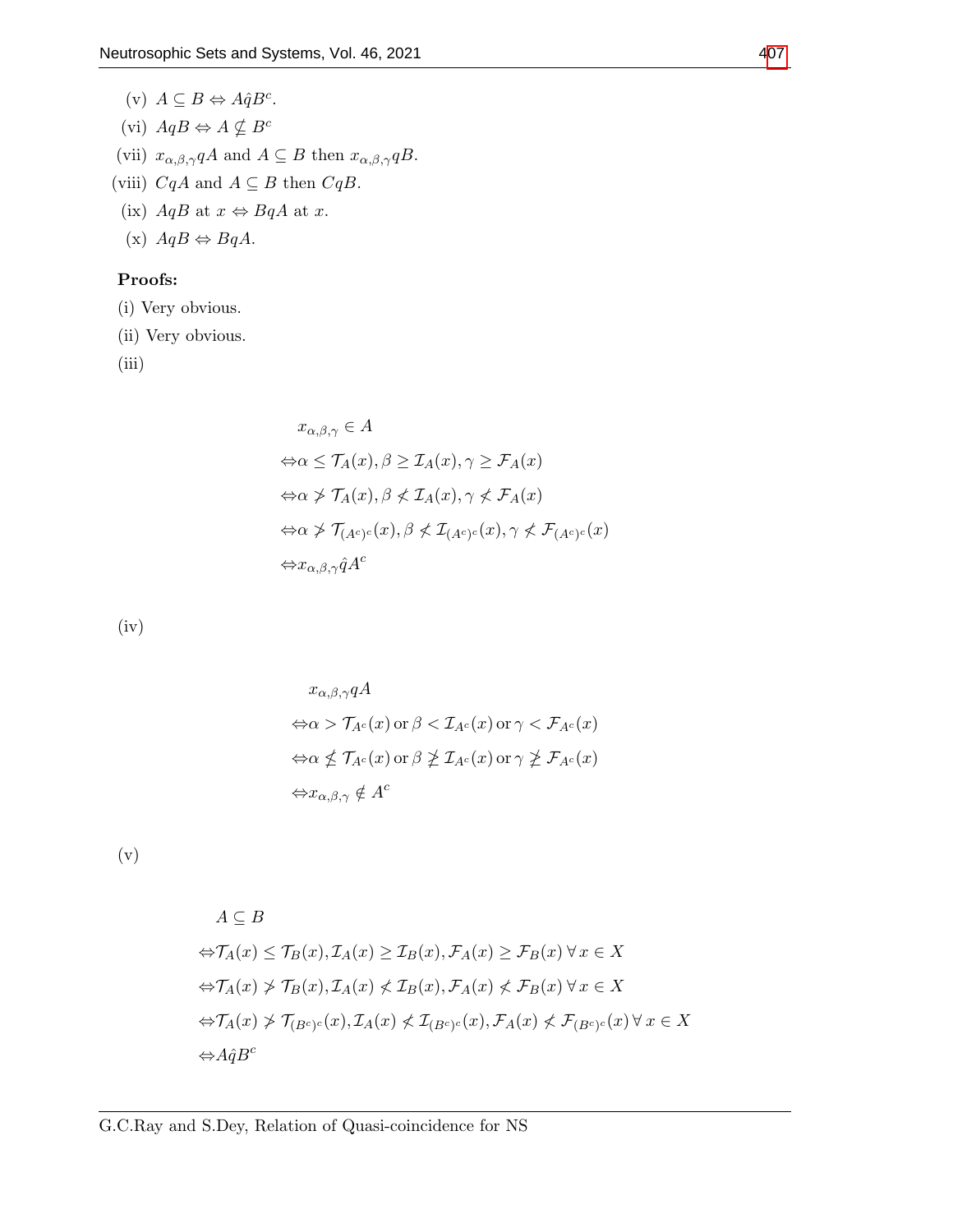$(vi)$ 

$$
AqB
$$
  
\n
$$
\Leftrightarrow \mathcal{T}_A(x) > \mathcal{T}_{B^c}(x) \text{ or } \mathcal{I}_A(x) < \mathcal{I}_{B^c}(x) \text{ or } \mathcal{F}_A(x) < \mathcal{F}_{B^c}(x) \text{ for some } x \in X
$$
  
\n
$$
\Leftrightarrow \mathcal{T}_A(x) \nleq \mathcal{T}_{B^c}(x) \text{ or } \mathcal{I}_A(x) \nleq \mathcal{I}_{B^c}(x) \text{ or } \mathcal{F}_A(x) \nleq \mathcal{F}_{B^c}(x) \text{ for some } x \in X
$$
  
\n
$$
\Leftrightarrow A \nsubseteq B^c
$$

(vii) Since  $x_{\alpha,\beta,\gamma}qA$ , so  $\alpha > \mathcal{T}_{A^c}(x)$  or  $\beta < \mathcal{I}_{A^c}(x)$  or  $\gamma < \mathcal{F}_{A^c}(x)$ . Now

$$
A \subseteq B
$$
  
\n
$$
\Rightarrow B^{c} \subseteq A^{c}
$$
  
\n
$$
\Rightarrow T_{B^{c}}(x) \leq T_{A^{c}}(x), T_{B^{c}}(x) \geq T_{A^{c}}(x), \mathcal{F}_{B^{c}}(x) \geq \mathcal{F}_{A^{c}}(x) \text{ for all } x \in X
$$
  
\n
$$
\Rightarrow T_{A^{c}}(x) \geq T_{B^{c}}(x), T_{A^{c}}(x) \leq T_{B^{c}}(x), \mathcal{F}_{A^{c}}(x) \leq \mathcal{F}_{B^{c}}(x) \text{ for all } x \in X
$$
  
\n
$$
\Rightarrow \alpha > T_{B^{c}}(x) \text{ or } \beta < T_{B^{c}}(x) \text{ or } \gamma < \mathcal{F}_{B^{c}}(x)
$$
  
\n
$$
\Rightarrow x_{\alpha,\beta,\gamma}qB
$$

(viii)  $CqA \Rightarrow C \nsubseteq A^c \Rightarrow C \nsubseteq B^c \quad \therefore A \subseteq B \Rightarrow B^c \subseteq A^c \Rightarrow CqB.$  $(ix)$ 

$$
AqB \text{ at } x
$$
  
\n
$$
\Leftrightarrow \mathcal{T}_A(x) > \mathcal{T}_{B^c}(x) \text{ or } \mathcal{T}_A(x) < \mathcal{T}_{B^c}(x) \text{ or } \mathcal{F}_A(x) < \mathcal{F}_{B^c}(x)
$$
  
\n
$$
\Leftrightarrow \mathcal{T}_A(x) > \mathcal{F}_B(x) \text{ or } \mathcal{T}_A(x) < 1 - \mathcal{T}_B(x) \text{ or } \mathcal{F}_A(x) < \mathcal{T}_B(x)
$$
  
\n
$$
\Leftrightarrow \mathcal{T}_B(x) > \mathcal{F}_A(x) \text{ or } \mathcal{T}_B(x) < 1 - \mathcal{T}_A(x) \text{ or } \mathcal{F}_B(x) < \mathcal{T}_A(x)
$$
  
\n
$$
\Leftrightarrow \mathcal{T}_B(x) > \mathcal{T}_{A^c}(x) \text{ or } \mathcal{T}_B(x) < \mathcal{T}_{A^c}(x) \text{ or } \mathcal{F}_B(x) < \mathcal{F}_{A^c}(x)
$$
  
\n
$$
\Leftrightarrow BqA \text{ at } x
$$

(x) Obvious from (ix).

# 3.4. Proposition:

Let  $x_{\alpha,\beta,\gamma}$  be a NP in  $X, A \in \mathcal{N}(X)$  and  $\{A_i : i \in \Delta\} \subseteq \mathcal{N}(X), \Delta$  is an index set. Then

- (i)  $x_{\alpha,\beta,\gamma}q \cup_{i\in\Delta} A_i \Leftrightarrow x_{\alpha,\beta,\gamma}qA_j$  for some  $j \in \Delta$ .
- (ii)  $Aq \cup_{i \in \Delta} A_i \Leftrightarrow AqA_j$  for some  $j \in \Delta$ .
- (iii)  $x_{\alpha,\beta,\gamma}q \cap_{i\in\Delta} A_i \Rightarrow x_{\alpha,\beta,\gamma}qA_i$  for all  $i \in \Delta$ . Converse is not true.
- (iv)  $Aq \cap_{i \in \Delta} A_i \Rightarrow AqA_i$  for all  $i \in \Delta$ . Converse is not true.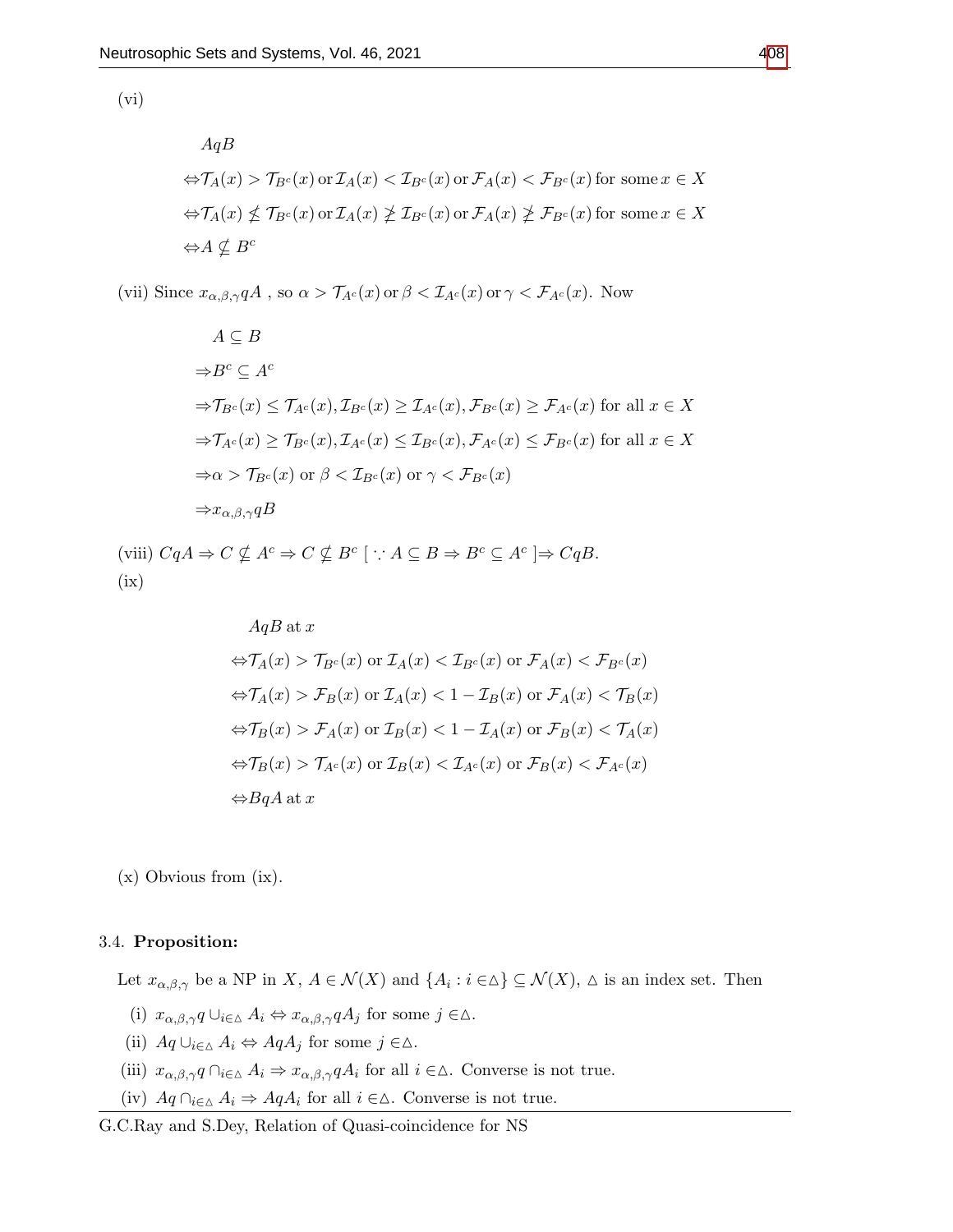Proofs: (i)

$$
x_{\alpha,\beta,\gamma}q \cup_{i \in \Delta} A_i
$$
  
\n
$$
\Leftrightarrow x_{\alpha,\beta,\gamma} \notin (\cup_{i \in \Delta} A_i)^c
$$
  
\n
$$
\Leftrightarrow x_{\alpha,\beta,\gamma} \notin \cap_{i \in \Delta} A_i^c
$$
  
\n
$$
\Leftrightarrow x_{\alpha,\beta,\gamma} \notin A_j^c \text{ for some } j \in \Delta
$$
  
\n
$$
\Leftrightarrow x_{\alpha,\beta,\gamma}qA_j \text{ for some } j \in \Delta
$$

(ii)

$$
Aq \cup_{i \in \Delta} A_i
$$
  
\n
$$
\Leftrightarrow A \nsubseteq (\cup_{i \in \Delta} A_i)^c
$$
  
\n
$$
\Leftrightarrow A \nsubseteq \cap_{i \in \Delta} A_i^c
$$
  
\n
$$
\Leftrightarrow A \nsubseteq A_j^c \text{ for some } j \in \Delta
$$
  
\n
$$
\Leftrightarrow AqA_j \text{ for some } j \in \Delta
$$

(iii)

$$
x_{\alpha,\beta,\gamma} q \cap_{i \in \Delta} A_i
$$
  
\n
$$
\Rightarrow x_{\alpha,\beta,\gamma} \notin (\cap_{i \in \Delta} A_i)^c
$$
  
\n
$$
\Rightarrow x_{\alpha,\beta,\gamma} \notin \cup_{i \in \Delta} A_i^c
$$
  
\n
$$
\Rightarrow x_{\alpha,\beta,\gamma} \notin A_i^c \text{ for all } i \in \Delta
$$
  
\n
$$
\Rightarrow x_{\alpha,\beta,\gamma} qA_i \text{ for all } i \in \Delta
$$

Converse is not true. We establish it by the following counter example.

Let  $X = \{x, y\}$ . Also let  $A = \{\langle x, 0.3, 0.6, 0.2\rangle, \langle y, 0.6, 0.7, 0.7\rangle\}, B = \{\langle x, 0.3, 0.5, 0.6\rangle,$  $\langle y, 0.3, 0.8, 0.7 \rangle$  and  $C = \{\langle x, 0.4, 0.5, 0.7 \rangle, \langle y, 0.6, 0.1, 0.7 \rangle\}$  be three neutrosophic sets over X. Then  $A \cap B \cap C = \{\langle x, 0.3, 0.6, 0.7 \rangle, \langle y, 0.3, 0.8, 0.7 \rangle\}$  Let us consider the neutrosophic point  $x_{0.3,0.4,0.8}$ . Clearly  $x_{0.3,0.4,0.8}qA$ ,  $x_{0.3,0.4,0.8}qB$  and  $x_{0.3,0.4,0.8}qC$  but  $x_{0.3,0.4,0.8}$  is not quasi-coincident with  $A \cap B \cap C$ .

(iv)

$$
Aq \cap_{i \in \Delta} A_i
$$
  
\n
$$
\Rightarrow A \nsubseteq (\cap_{i \in \Delta} A_i)^c
$$
  
\n
$$
\Rightarrow A \nsubseteq \cup_{i \in \Delta} A_i^c
$$
  
\n
$$
\Rightarrow A \nsubseteq A_i^c \text{ for all } i \in \Delta
$$
  
\n
$$
\Rightarrow AqA_i \text{ for all } i \in \Delta
$$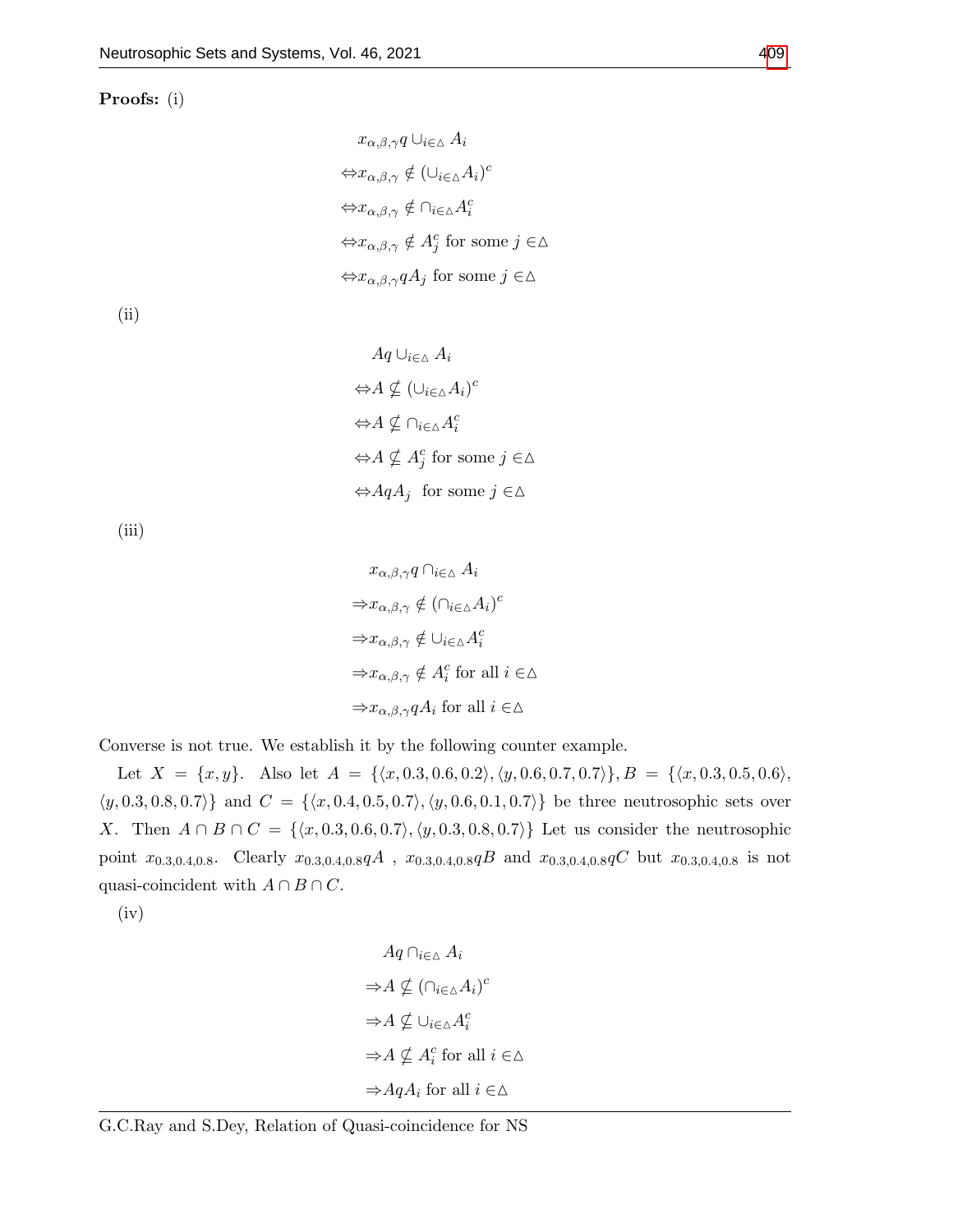Converse is not true. We establish it by the following counter example.

Let  $X = \{x, y\}$ . Also let  $A = \{\langle x, 0.3, 0.6, 0.2\rangle, \langle y, 0.6, 0.7, 0.7\rangle\}, B = \{\langle x, 0.3, 0.5, 0.6\rangle,$  $\{(y, 0.3, 0.8, 0.7)\}\$  and  $C = \{(x, 0.4, 0.5, 0.7), (y, 0.6, 0.1, 0.7)\}\$  be three neutrosophic sets over X. Then  $A \cap B \cap C = \{ \langle x, 0.3, 0.6, 0.7 \rangle, \langle y, 0.3, 0.8, 0.7 \rangle \}$  Let us consider the neutrosophic set  $D = \{\langle x, 0.3, 0.4, 0.8\rangle, \langle y, 0.5, 0.7, 0.7\rangle\}.$  Clearly  $DqA$ ,  $DqB$  and  $DqC$  but D is not quasicoincident with  $A \cap B \cap C$ .

## 3.5. Proposition:

- (i)  $A\Omega B = B\Omega A$ .
- (ii)  $AqB \Leftrightarrow A\Omega B \neq \emptyset$ .
- (iii)  $A \subseteq B \Rightarrow A\Omega C \subseteq B\Omega C$ .
- (iv)  $A\Omega(\cup_{i\in\Delta}A_i)=\cup_{i\in\Delta}(A\Omega A_i).$
- (v)  $A\Omega(\bigcap_{i\in\Delta}A_i)\subseteq \bigcap_{i\in\Delta}(A\Omega A_i)$ . Converse is not true.

# Proofs:

(i)  $A\Omega B = \{x \in X : AqB \text{ at } x\} = \{x \in X : BqA \text{ at } x\} = B\Omega A.$ (ii) $AqB \Leftrightarrow AqB$  at some  $x \in X \Leftrightarrow x \in A\Omega B$ . Therefore  $AqB \Leftrightarrow A\Omega B \neq \emptyset$ .  $(iii)A \subseteq B \Rightarrow \mathcal{T}_A(x) \leq \mathcal{T}_B(x), \mathcal{I}_A(x) \geq \mathcal{I}_B(x), \mathcal{F}_A(x) \geq \mathcal{F}_B(x)$  for all  $x \in X$ . Now

$$
x \in A\Omega C
$$
  
\n
$$
\Rightarrow AqC \text{ at } x \in X
$$
  
\n
$$
\Rightarrow \mathcal{T}_A(x) > \mathcal{T}_{C^c}(x) \text{ or } \mathcal{T}_A(x) < \mathcal{T}_{C^c}(x) \text{ or } \mathcal{F}_A(x) < \mathcal{F}_{C^c}(x)
$$
  
\n
$$
\Rightarrow \mathcal{T}_B(x) > \mathcal{T}_{C^c}(x) \text{ or } \mathcal{T}_B(x) < \mathcal{T}_{C^c}(x) \text{ or } \mathcal{F}_B(x) < \mathcal{F}_{C^c}(x)
$$
  
\n
$$
\Rightarrow BqC \text{ at } x \in X
$$
  
\n
$$
\Rightarrow x \in B\Omega C
$$
  
\n
$$
\therefore A\Omega C \subseteq B\Omega C.
$$

(iv)

$$
x \in A\Omega(\cup_{i \in \Delta} A_i)
$$
  
\n
$$
\Rightarrow Aq(\cup_{i \in \Delta} A_i) \text{ at } x \in X
$$
  
\n
$$
\Rightarrow \exists j \in \Delta \text{ such that } AqA_j \text{ at } x \in X
$$
  
\n
$$
\Rightarrow \exists j \in \Delta \text{ such that } x \in A\Omega A_j
$$
  
\n
$$
\Rightarrow x \in \cup_{i \in \Delta} (A\Omega A_i)
$$
  
\n
$$
\therefore A\Omega(\cup_{i \in \Delta} A_i) \subseteq \cup_{i \in \Delta} (A\Omega A_i).
$$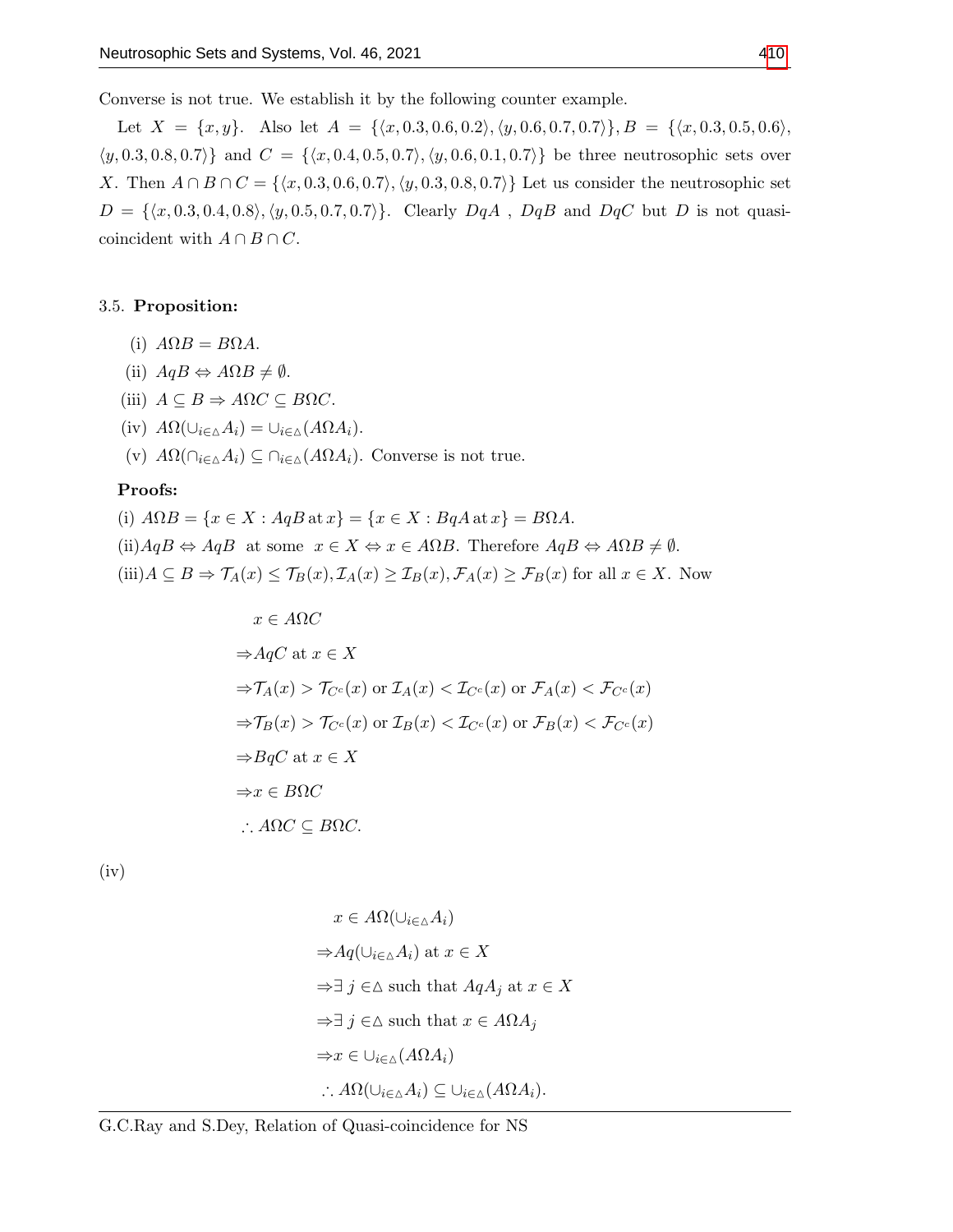Again

$$
x \in \bigcup_{i \in \Delta} (A \Omega A_i)
$$
  
\n
$$
\Rightarrow \bigvee_{i \in \Delta} (A q A_i \text{ at } x \in X)
$$
  
\n
$$
\Rightarrow \bigvee_{i \in \Delta} (A_i q A \text{ at } x \in X)
$$
  
\n
$$
\Rightarrow \bigvee_{i \in \Delta} (\overline{A_i q A \text{ at } x \in X})
$$
  
\n
$$
\Rightarrow \bigvee_{i \in \Delta} [\overline{A_i(x)} \rangle \overline{A_i(x)} \text{ or } \overline{A_i(x)} < \overline{A_i(x)} \text{ or } \overline{A_i(x)} \langle x \rangle \langle \overline{A_i(x)} \rangle]
$$
  
\n
$$
\Rightarrow \sup_{i \in \Delta} \overline{A_i(x)} \rangle \overline{A_i(x)} \text{ or } \inf_{i \in \Delta} \overline{A_i(x)} < \overline{A_i(x)} \text{ or } \overline{A_i(x)} \langle x \rangle \langle \overline{A_i(x)} \rangle
$$
  
\n
$$
\Rightarrow \overline{A_i(x)} \rangle \overline{A_i(x)} \text{ or } \overline{A_{\cup \Delta}}(x) < \overline{A_{\Delta}}(x) \text{ or } \overline{A_{\cup \Delta}}(x) < \overline{A_{\Delta}}(x)
$$
  
\n
$$
\Rightarrow (\bigcup_{i \in \Delta} A_i) q A \text{ at } x \in X
$$
  
\n
$$
\Rightarrow A q (\bigcup_{i \in \Delta} A_i) \text{ at } x \in X
$$
  
\n
$$
\Rightarrow x \in A \Omega (\bigcup_{i \in \Delta} A_i)
$$
  
\n
$$
\therefore \bigcup_{i \in \Delta} (A \Omega A_i) \subseteq A \Omega (\bigcup_{i \in \Delta} A_i)
$$
  
\n
$$
\Omega (\bigcup_{i \in \Delta} A_i) = \bigcup_{i \in \Delta} (A \Omega A_i).
$$

Hence  $A\Omega(\cup_{i\in\Delta}A_i)=\cup_{i\in\Delta}A_i$ (v)

$$
x \in A\Omega(\cap_{i \in \Delta} A_i)
$$
  
\n
$$
\Rightarrow Aq(\cap_{i \in \Delta} A_i) \text{ at } x \in X
$$
  
\n
$$
\Rightarrow AqA_i \text{ at } x \in X \text{ for all } i \in \Delta
$$
  
\n
$$
\Rightarrow x \in A\Omega A_i \text{ for all } i \in \Delta
$$
  
\n
$$
\Rightarrow x \in \cap_{i \in \Delta} (A\Omega A_i)
$$
  
\n
$$
\therefore A\Omega(\cap_{i \in \Delta} A_i) \subseteq \cap_{i \in \Delta} (A\Omega A_i).
$$

Converse is not true We establish it by the following counter example.

Let  $X = \{x, y\}$ . Also let  $A = \{\langle x, 0.3, 0.6, 0.2\rangle, \langle y, 0.6, 0.7, 0.7\rangle\}, B = \{\langle x, 0.3, 0.5, 0.6\rangle,$  $\langle y, 0.3, 0.8, 0.7 \rangle$  and  $C = \{\langle x, 0.4, 0.5, 0.7 \rangle, \langle y, 0.6, 0.1, 0.7 \rangle\}$  be three neutrosophic sets over X. Then  $A \cap B \cap C = \{ \langle x, 0.3, 0.6, 0.7 \rangle, \langle y, 0.3, 0.8, 0.7 \rangle \}$  Let us consider the neutrosophic set  $D = \{\langle x, 0.3, 0.4, 0.8 \rangle, \langle y, 0.5, 0.7, 0.7 \rangle\}.$  Clearly  $D\Omega A = \{x\}, D\Omega B = \{x\}, D\Omega C = \{x, y\}$  and  $D\Omega(A \cap B \cap C) = \emptyset$ . Therefore  $(D\Omega A) \cap (D\Omega B) \cap (D\Omega C) = \{x\} \nsubseteq D\Omega(A \cap B \cap C)$ .

# 3.6. Definition:

Let  $(X, \tau)$  be a NTS. A neutrosophic set A is called a neutrosophic quasi-neighbourhood or simply Q-neighbourhood (Q-nhbd, for short) of a neutrosophic point  $x_{\alpha,\beta,\gamma}$  iff there exists a NS  $B \in \tau$  such that  $x_{\alpha,\beta,\gamma} qB \subseteq A$ .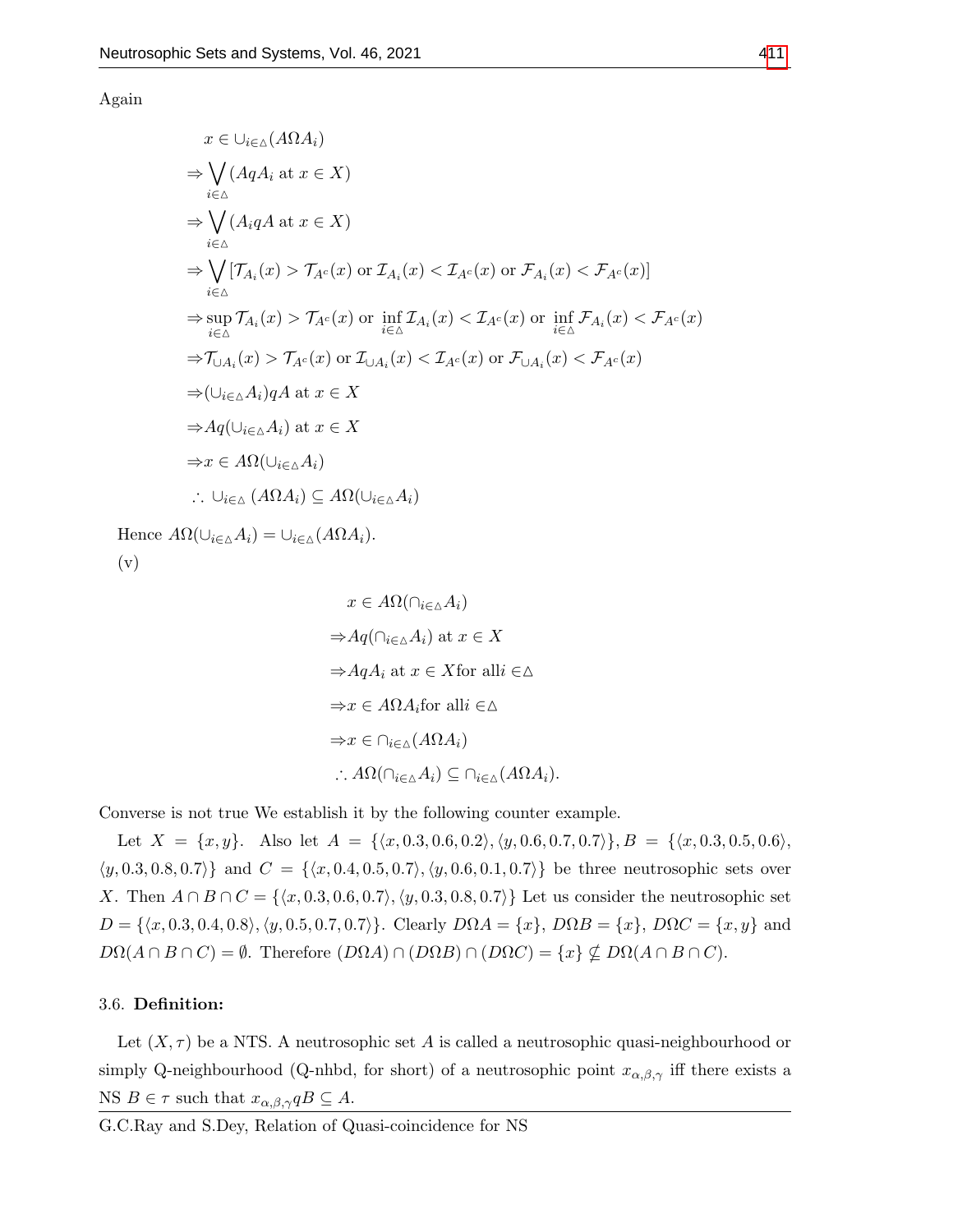The family consisting of all the Q-neighbourhoods of the NP  $x_{\alpha,\beta,\gamma}$  is called the system of Q-neighbourhoods or Q-neighbourhood system of  $x_{\alpha,\beta,\gamma}$ . This family is denoted by  $N_{\mathbf{Q}}(x_{\alpha,\beta,\gamma})$ .

## 3.7. Proposition:

Every neutrosophic open set A in a NTS  $(X, \tau)$  is a Q-nhbd of every NP quasi-coincident with A.

**Proofs:** Obvious because for every NP  $x_{\alpha,\beta,\gamma}qA$ , we have  $x_{\alpha,\beta,\gamma}qA \subseteq A$ .

#### 3.8. Properties of Neutrosophic Q-neighbourhoods :

Let  $\mathbf{N}_{\mathbf{Q}}(x_{\alpha,\beta,\gamma})$  be the collection of all Q-neighbourhoods of the NP  $x_{\alpha,\beta,\gamma}$  in a NTS  $(X,\tau)$ . Then

N1)  $\mathbf{N}_{\mathbf{Q}}(x_{\alpha,\beta,\gamma}) \neq \emptyset$  for every NP  $x_{\alpha,\beta,\gamma} \in \mathcal{N}(X)$ .

$$
N2) \ P \in \mathbf{N}_{\mathbf{Q}}(x_{\alpha,\beta,\gamma}) \Rightarrow x_{\alpha,\beta,\gamma}qP.
$$

- N3)  $P \in \mathbf{N}_{\mathbf{Q}}(x_{\alpha,\beta,\gamma}), P \subseteq Q \Rightarrow Q \in \mathbf{N}_{\mathbf{Q}}(x_{\alpha,\beta,\gamma}).$
- N4)  $P \in \mathbf{N}_{\mathbf{Q}}(x_{\alpha,\beta,\gamma}) \Rightarrow$  there exists a  $Q \in \mathbf{N}_{\mathbf{Q}}(x_{\alpha,\beta,\gamma})$  such that  $Q \subseteq P$  and  $Q \in$  $\mathbf{N}_{\mathbf{Q}}(y_{\alpha',\beta',\gamma'})$  for every NP  $y_{\alpha',\beta',\gamma'}$  quasi-coincident with Q.

#### Proofs:

N1) Obviously  $\tilde{X}$  is a Q-nhbd of every NP  $x_{\alpha,\beta,\gamma} \in \mathcal{N}(X)$ . Thus there exists at least one Q-nhbd for every NP  $x_{\alpha,\beta,\gamma} \in \mathcal{N}(X)$ . Therefore  $\mathbf{N}_{\mathbf{Q}}(x_{\alpha,\beta,\gamma}) \neq \emptyset$  for every NP  $x_{\alpha,\beta,\gamma} \in \mathcal{N}(X)$ .

N2)  $P \in \mathbf{N}_{\mathbf{Q}}(x_{\alpha,\beta,\gamma}) \Rightarrow P$  is a Q-nhbd of  $x_{\alpha,\beta,\gamma} \Rightarrow \exists$  a  $S \in \tau$  such that  $x_{\alpha,\beta,\gamma} qS \subseteq P$ . Therefore  $x_{\alpha,\beta,\gamma}qP$ .

N3)  $P \in \mathbf{N}_{\mathbf{Q}}(x_{\alpha,\beta,\gamma}) \Rightarrow P$  is a Q-nhbd of  $x_{\alpha,\beta,\gamma} \Rightarrow \exists$  an open set G such that  $x_{\alpha,\beta,\gamma}qG \subseteq$  $P \Rightarrow \exists$  an open set G such that  $x_{\alpha,\beta,\gamma} qG \subseteq Q \Rightarrow Q$  is a Q-nhbd of  $x_{\alpha,\beta,\gamma} \Rightarrow Q \in N_{\mathbf{Q}}(x_{\alpha,\beta,\gamma})$ 

N4) Since  $P \in \mathbf{N}_\mathbf{Q}(x_{\alpha,\beta,\gamma})$ , so there exists a  $\tau$ -open set  $Q$  such that  $x_{\alpha,\beta,\gamma}qQ \subseteq P$ . Since Q is an open set, so  $Q \in \mathbf{N}_{\mathbf{Q}}(x_{\alpha,\beta,\gamma})$ . Thus  $Q \in \mathbf{N}_{\mathbf{Q}}(x_{\alpha,\beta,\gamma})$  and  $Q \subseteq P$ .

Again since Q is an open set, so Q is a Q-nhbd of every NP quasi-coincident with Q. Therefore  $Q \in \mathbf{N}_{\mathbf{Q}}(y_{\alpha',\beta',\gamma'})$  for every NP  $y_{\alpha',\beta',\gamma'}$  quasi-coincident with Q.

Hence proved.

#### 3.9. Characterization of NTS in terms of Neutrosophic Q-neighbourhoods:

Let X be a non-empty set and let  $x \in X$ . Let  $\mathbf{N}_{\mathbf{Q}}(x_{\alpha,\beta,\gamma})$  be a family of all neutrosophic sets over  $X$  satisfying the following conditions :

N1)  $P \in \mathbf{N}_{\mathbf{Q}}(x_{\alpha,\beta,\gamma}) \Rightarrow x_{\alpha,\beta,\gamma}qP$ . N2)  $P, Q \in \mathbf{N}_{\mathbf{Q}}(x_{\alpha,\beta,\gamma}) \Rightarrow P \cap Q \in \mathbf{N}_{\mathbf{Q}}(x_{\alpha,\beta,\gamma}).$ N3)  $P \in \mathbf{N}_{\mathbf{Q}}(x_{\alpha,\beta,\gamma}), P \subseteq Q \Rightarrow Q \in \mathbf{N}_{\mathbf{Q}}(x_{\alpha,\beta,\gamma}).$ 

G.C.Ray and S.Dey, Relation of Quasi-coincidence for NS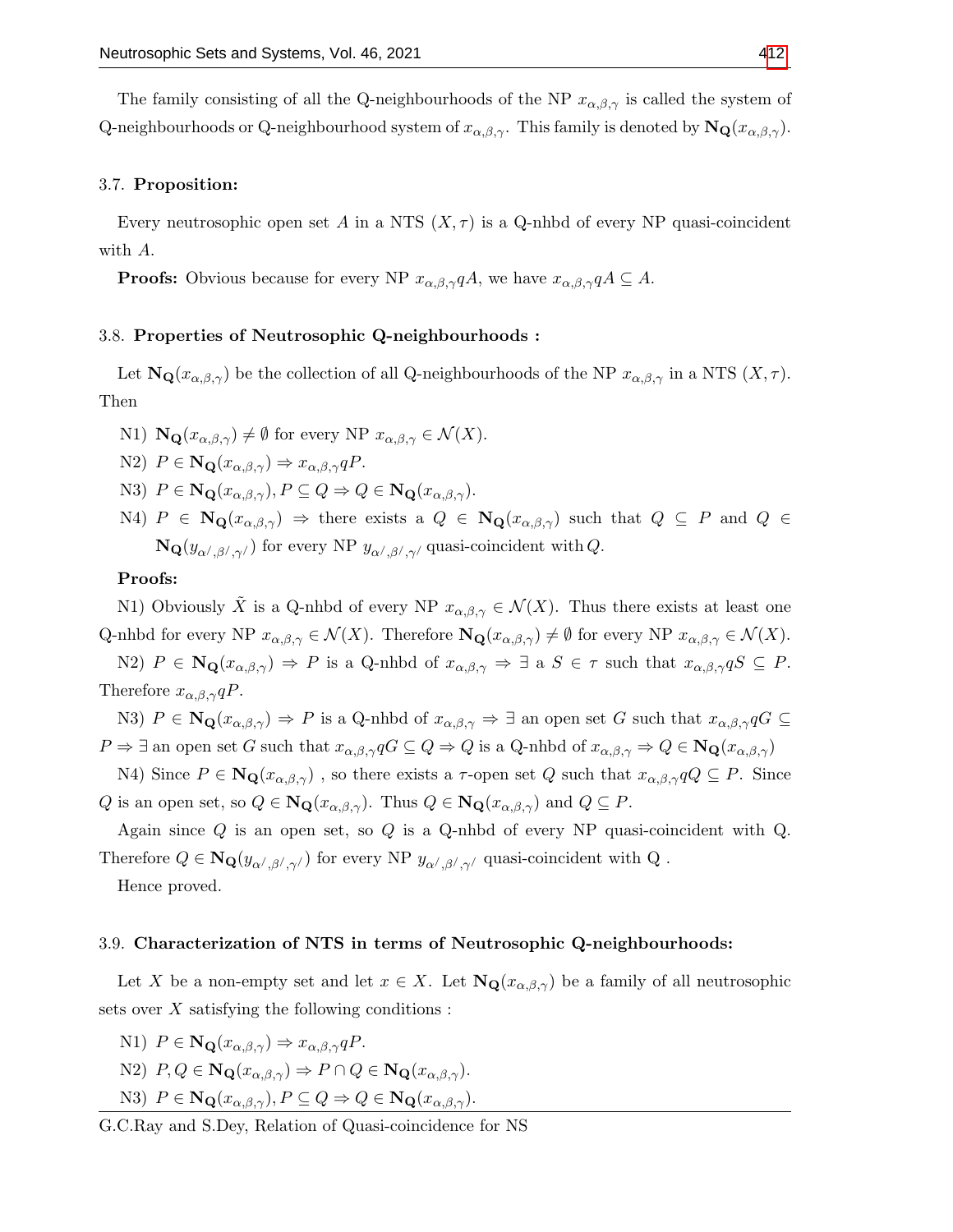Then there exists a neutrosophic topology  $\tau$  on X. If, in addition to that, the following condition (N4) is also satisfied then  $\mathbf{N}_{\mathbf{Q}}(x_{\alpha,\beta,\gamma})$  is exactly the Q-neighbourhood system of  $x_{\alpha,\beta,\gamma}$  in the NTS  $(X,\tau)$ .

N4)  $P \in \mathbf{N}_{\mathbf{Q}}(x_{\alpha,\beta,\gamma}) \Rightarrow$  there exists a  $Q \in \mathbf{N}_{\mathbf{Q}}(x_{\alpha,\beta,\gamma})$  such that  $Q \subseteq P$  and  $Q \in$  $\mathbf{N}_{\mathbf{Q}}(y_{\alpha',\beta',\gamma'})$  for every NP  $y_{\alpha',\beta',\gamma'}$  quasi-coincident with Q.

**Proof:** We define  $\tau$  as follows :

A NS  $G \in \tau$  iff  $G \in \mathbf{N}_{\mathbf{Q}}(x_{\alpha,\beta,\gamma})$  whenever  $x_{\alpha,\beta,\gamma}qG$ .

We claim that  $\tau$  is a neutrosophic topology on X.

T1)  $\emptyset \in \tau$  as no NP is quasi-coincident with  $\emptyset$ . By (N3),  $\tilde{X} \in \tau$ . Thus  $\tilde{\emptyset}$ ,  $\tilde{X} \in \tau$ .

T2) Suppose  $G_1, G_2 \in \tau$  and  $x_{\alpha,\beta,\gamma}q(G_1 \cap G_2)$ . Since  $x_{\alpha,\beta,\gamma}q(G_1 \cap G_2)$ , so  $x_{\alpha,\beta,\gamma}q(G_1)$  and  $x_{\alpha,\beta,\gamma}qG_2$ . Therefore  $G_1, G_2 \in \mathbf{N}_\mathbf{Q}(x_{\alpha,\beta,\gamma})$  and so, by  $(N2), G_1 \cap G_2 \in \mathbf{N}_\mathbf{Q}(x_{\alpha,\beta,\gamma})$ .

T3) Suppose  $\{G_i : i \in \Delta\} \subseteq \tau$  and  $x_{\alpha,\beta,\gamma}q(\cup_{i\in \Delta}G_i)$ . We show that  $\cup\{G_i : i \in \Delta\} \in \tau$ . Now  $x_{\alpha,\beta,\gamma}q(\cup_{i\in\Delta}G_i) \Rightarrow \exists$  a j  $\in \Delta$  such that  $x_{\alpha,\beta,\gamma}qG_j \Rightarrow \exists$  a j  $\in \Delta$  such that  $G_j \in \mathbf{N}_\mathbf{Q}(x_{\alpha,\beta,\gamma}) \Rightarrow$  $\cup\{G_i : i \in \Delta\} \in \mathbf{N}(x_{\alpha,\beta,\gamma})$ [by  $(N3)] \Rightarrow \cup\{G_i : i \in \Delta\} \in \tau$ .

Therefore  $\tau$  is a neutrosophic topology on X.

Let the condition (N4) be satisfied. Suppose that  $N^*_{\mathbf{Q}}(x_{\alpha,\beta,\gamma})$ , is the family of all Qneighbourhoods of the NP  $x_{\alpha,\beta,\gamma}$  in  $(X,\tau)$ . We show that  $\mathbf{N}_{\mathbf{Q}}^*(x_{\alpha,\beta,\gamma}) = \mathbf{N}_{\mathbf{Q}}(x_{\alpha,\beta,\gamma})$ .

Let  $N \in \mathbf{N}_{\mathbf{Q}}(x_{\alpha,\beta,\gamma})$ . Then by (N4) there exists a  $M \in \mathbf{N}_{\mathbf{Q}}(x_{\alpha,\beta,\gamma})$  such that  $M \subseteq N$  and  $M \in \mathbf{N}_{\mathbf{Q}}(y_{\alpha',\beta',\gamma'})$  for every NP  $y_{\alpha',\beta',\gamma'}$  quasi-coincident with M. Now  $M \in \mathbf{N}_{\mathbf{Q}}(x_{\alpha,\beta,\gamma}) \Rightarrow$  $x_{\alpha,\beta,\gamma}qM$  [by (N1)]. Therefore  $M \in \tau$ . Thus M is a  $\tau$ -open set such that  $x_{\alpha,\beta,\gamma}qM \subseteq N$ . Therefore  $N \in \mathbb{N}_{\mathbf{Q}}^*(x_{\alpha,\beta,\gamma})$  and so  $\mathbb{N}_{\mathbf{Q}}(x_{\alpha,\beta,\gamma}) \subseteq \mathbb{N}_{\mathbf{Q}}^*(x_{\alpha,\beta,\gamma})$ . Conversely let  $N \in \mathbb{N}_{\mathbf{Q}}^*(x_{\alpha,\beta,\gamma})$ so that N is a Q-nhbd of  $x_{\alpha,\beta,\gamma}$ . Then there exists a  $\tau$ -open set G such that  $x_{\alpha,\beta,\gamma}qG \subseteq N$ . Therefore  $G \in \mathbf{N}_{\mathbf{Q}}(x_{\alpha,\beta,\gamma})$ . But  $G \in \mathbf{N}_{\mathbf{Q}}(x_{\alpha,\beta,\gamma})$  and  $G \subseteq N$  together imply by (N3) that  $N \in \mathbf{N}_{\mathbf{Q}}(x_{\alpha,\beta,\gamma})$ . Therefore  $\mathbf{N}_{\mathbf{Q}}^*(x_{\alpha,\beta,\gamma}) \subseteq \mathbf{N}_{\mathbf{Q}}(x_{\alpha,\beta,\gamma})$ . Thus  $\mathbf{N}_{\mathbf{Q}}(x_{\alpha,\beta,\gamma}) = \mathbf{N}_{\mathbf{Q}}^*(x_{\alpha,\beta,\gamma})$ .

Hence proved.

# 4. Conclusion

In this article we have introduced the notion of quasi-coincident relation and established some vital properties based on that. We have also defined the quasi-neighbourhood of a neutrosophic point and studied some properties. At last we have thrown light on the characterization of neutrosophic topological space through the the quasi-neighbourhoods of the neutrosophic points. Hope that the findings in this article will assist the research fraternity to move forward for the development of different aspects of neutrosophic topology.

## 5. Conflict of Interest

We certify that there is no actual or potential conflict of interest in relation to this article.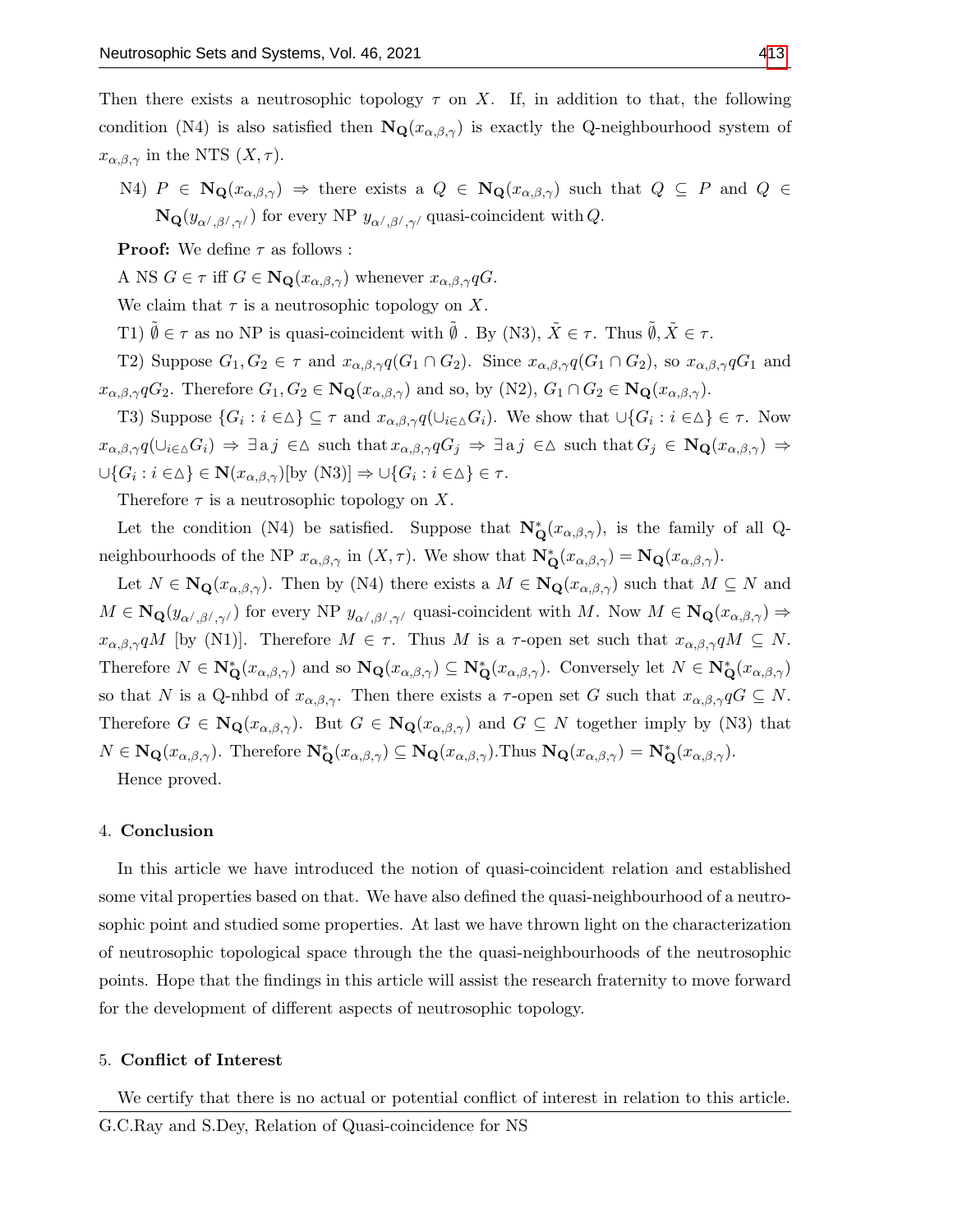#### References

- <span id="page-12-0"></span>1. Atanassov, K. (1986). Intuitionistic fuzzy sets. Fuzzy Sets and Systems, 20, 87-96.
- <span id="page-12-6"></span>2. Arar, M. (2020). About Neutrosophic Countably Compactness. Neutrosophic Sets and Systems, 36(1), 246-255.
- <span id="page-12-9"></span>3. Abdel-Basset, M. ; Gamal, A. ; Chakrabortty, R.K. ; Ryan, M.J. (2021). A new hybrid multi-criteria decision-making approach for location selection of sustainable offshore wind energy stations : A case study. Journal of Cleaner Production, 280, DOI : 10.1016/j.jclepro.2020.124462
- 4. Abdel-Basset, M. ; Manogaran, G. ; Mohamed, M. (2019). A neutrosophic theory based security approach for fog and mobile-edge computing. Computer Networks, 157, 122-132.
- 5. Abdel-Basset, M. ; Gamal, A. ; Chakrabortty, R.K. ; Ryan, M.J. (2020). Evaluation of sustainable hydrogen production options using an advanced hybrid MCDM approach : A case study. International Journal of Hydrogen Energy, DOI : 10.1016/j.ijhydene.2020.10.232.
- <span id="page-12-10"></span>6. Abdel-Basset, M. ; Mohamed, R. ; Smarandache, F. ; Elhoseny, M. (2021). A New Decision-Making Model Based on Plithogenic Set for Supplier Selection. Computers, Materials & Continua, 66(3), 2751-2769.
- <span id="page-12-11"></span>7. Abdel-Basset, M. ; Gamal, A. ; Manogaran, G. ; Long, H.V. (2020). A novel group decision making model based on neutrosophic sets for heart disease diagnosis. Multimedia Tools and Applications, 79, 9977-10002.
- <span id="page-12-12"></span>8. Biswas, P. ; Pramanik, S. ; Giri, B.C. (2014). A new methodology for neutrosophic multi-attribute decision making with unknown weight information. Neutrosophic Sets and Systems, 3, 42-52.
- <span id="page-12-18"></span>9. Coker, D. C. ; Demirci, M. (1995). On intuitionistic fuzzy points. Notes IFS, 1(2), 79-84.
- <span id="page-12-13"></span>10. Cheng, H.D. ; Guo, Y. (2008). A new neutrosophic approach to image thresholding. New Mathematics and Natural Computation, 4(3), 291-308.
- <span id="page-12-1"></span>11. Broumi, S. ; Smarandache, F. (2014). On Neutrosophic Implications. Neutrosophic Sets and Systems, 2, 9-17.
- <span id="page-12-7"></span>12. Das, S. ; Pramanik, S. (2020). Generalized neutrosophic b-open sets in neutrosophic topological space. Neutrosophic Sets and Systems, 38, 235-243.
- <span id="page-12-14"></span>13. Guo, Y. ; Cheng, H.D. (2009). New neutrosophic approach to image segmentation. Pattern Recognition, 42, 587-595.
- <span id="page-12-8"></span>14. Ishwarya, P. ; Bageerathi, K. (2016). On Neutrosophic Semi-Open sets in Neutrosophic Topological Spaces. International Journal of Math. Trends and Tech., 37(3), 214-223.
- <span id="page-12-5"></span>15. Karatas, S. ; Kuru, C. (2016). Neutrosophic Topology. Neutrosophic Sets and Systems, 13(1), 90-95.
- <span id="page-12-2"></span>16. Lupiáñez, F.G. (2008). On neutrosophic topology. The International Journal of Systems and Cybernetics, 37(6), 797-800.
- <span id="page-12-4"></span>17. Lupiáñez, F.G. (2009). Interval neutrosophic sets and topology. The International Journal of Systems and Cybernetics, 38(3/4), 621-624.
- 18. Lupiáñez, F.G. (2009). On various neutrosophic topologies. The International Journal of Systems and Cybernetics, 38(6), 1009-1013.
- <span id="page-12-3"></span>19. Lupiáñez, F.G. (2010). On neutrosophic paraconsistent topology. The International Journal of Systems and Cybernetics, 39(4), 598-601.
- <span id="page-12-15"></span>20. Mondal, K. ; Pramanik, S. (2014). A Study on Problems of Hijras in West Bengal Based on Neutrosophic Cognitive Maps. Neutrosophic Sets and Systems, 5, 21-26.
- <span id="page-12-16"></span>21. Mondal, K. ; Pramanik, S. (2014). Multi-criteria group decision making approach for teacher recruitment in higher education under simplified neutrosophic environment. Neutrosophic Sets and Systems, 6, 28-34.
- <span id="page-12-17"></span>22. Mondal, K. ; Pramanik, S. (2015). Neutrosophic decision making model of school choice. Neutrosophic Sets and Systems, 7, 62-68.